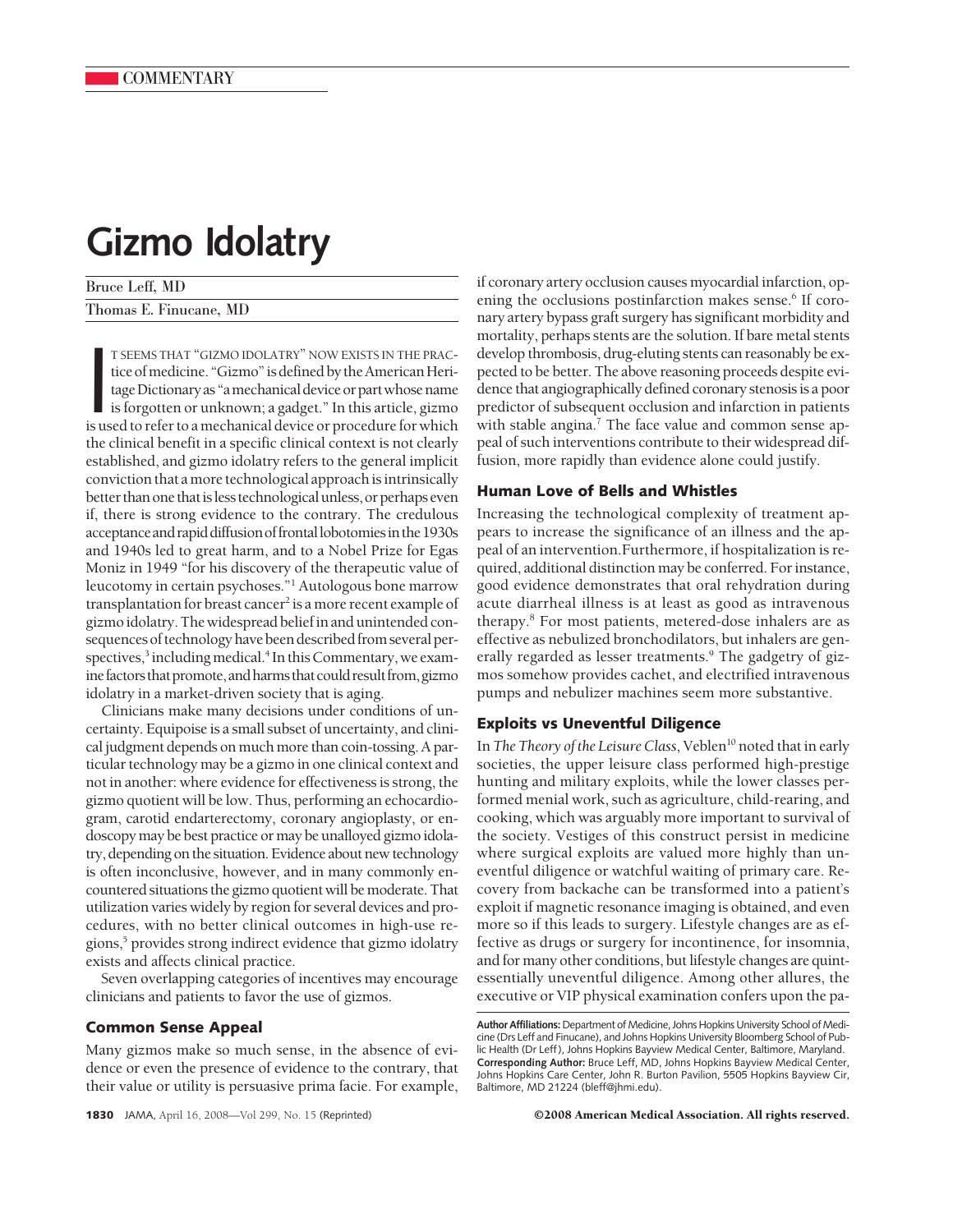tient some aura of exploit and a dignified sense of accomplishment. Higher costs, too, could be tied to Veblen's idea of "honorific waste" and "conspicuous consumption,"10 desirable ends in their own rights.

# **Gizmo Utilization as Proof of Competence**

The cutting edge or first on the block use of a gizmo can bestow on the physician a mantle of expertise, competence, and preeminence. Off-pump coronary artery bypass graft surgery, computed tomographic detection of coronary artery calcification, or positron emission tomographic scans to diagnose Alzheimer disease may dazzle, even if there is little or no evidence that the patient will benefit.

## **Gizmo as Source of Objective, Quantifiable Information**

Gizmos are used to provide objective, quantifiable information, often used to rule out a diagnosis. For patients who are frail and face the risk of surgery, technological preoperative testing shows that the patient received a thorough evaluation, although this testing does not produce better outcomes than a thorough clinical examination, assessment of functional capacity, and basic laboratory testing.<sup>11</sup> A patient with exertional chest discomfort can obtain definitive information about fixed obstructions in his coronary anatomy via cardiac catheterization. A patient with a neurological complaint and nonfocal examination may receive a clean bill of health with normal findings on magnetic resonance imaging of the brain.

#### **Proof Against Negligence**

The risk of malpractice litigation depends heavily on a physician's communication skills,<sup>12</sup> but a totemic belief persists that gizmo deployment reduces the risk of litigation. Defensive medicine is based in large part on the idea that use of technology represents a higher and more defensible quality of care. Special beds, mechanical devices intended to prevent pressure sores, are part of the nursing home landscape and represent evidence prima facie that patients are not being neglected. The effectiveness of these devices for any meaningful pressure sore outcome has not been established.13 Similarly, tube feeding lacks evidence of meaningful benefit in patients with advanced dementia.<sup>14</sup> Nevertheless, the death of a very thin, demented, bedfast nursing home resident with pressure sores may be less likely to lead to litigation if that patient died with dietary supplementation being infused through a percutaneous endoscopic gastrostomy as he or she lay on a specialized bed.

# **Channeling Money**

Business models, having more to do with money than health care, are created around gizmos. A prostate irradiation therapy known as intensity-modulated radiation therapy is being marketed with great potential to enhance practice revenue for urologists, who reportedly are reimbursed at \$47 000 per patient treated.15 Thousands of physicians have purchased, are using, and bill profitably for a handheld device that checks patients for nerve disease.<sup>16</sup> Although evidence of benefit to the patient is uncertain, profits to practitioners and corporate vendors for successful gizmos such as these can be substantial.17

#### **Harms From Gizmo Idolatry**

Gizmo idolatry can cause harm to patients, threaten the advancement of medical science and health systems, and erode professionalism. Early widespread dissemination of a gizmo may jeopardize perceptions of equipoise and delay appropriate evaluation, exposing patients to potentially poor medical practice. For example, in 2006, a clinical trial concluded that use of Swan-Ganz catheters "did not improve survival or organ function but was associated with more complications than central venous catheter-guided therapy."18 Use of pulmonary artery catheters is now decreasing, but for 2 decades their widespread use, with attendant costs and harms, continued without evidence of benefit. Knee arthroscopy for osteoarthritis, direct brain injection of embryonic neurons for Parkinson disease, transmyocardial laser revascularization for heart failure, and nerve cryoablation for pain control after hernia repair have each failed to improve outcomes compared with placebo or sham surgery.<sup>19</sup>

Incentives among the principal stakeholders in the health system—patients, physicians, payers, policy makers, and industry—are misaligned. Health systems, policy makers, and insurers with legitimate interests in controlling utilization of unproven, expensive technology experience tremendous pressure to pay for gizmos. For individual patients, adopting more expensive gizmos such as liquid-based cervical cytology in favor of conventional Papanicolaou smear risks makes care less affordable.<sup>20</sup> Physicians offered the choice between poorly reimbursed, careful, painstaking, uneventful diligence or a well-reimbursed exploit may be unable to overcome the fundamental injustice and may behave in ways that are not in the patients' best interests. Vendors seek profits, but harm to medicine, as a public trust, is real.

#### **Gizmo Idolatry in an Aging Society**

The baby boom generation will soon age into frailty. Disability in advanced age is often the sum effect of multiple chronic conditions. For many individual conditions, gizmos are available. Piecemeal attempts to correct individual components of a global process, coupled with gizmo idolatry, could greatly expand the already widespread use of unproven technologies. Assuming that demand for health care services increases as baby boomers age, that technology continues to develop rapidly, and that the Medicare budget remains constrained, payments for technologies (and medications) will compete directly with payments for the uneventful diligence of clinicians.

©2008 American Medical Association. All rights reserved. (Reprinted) JAMA, April 16, 2008—Vol 299, No. 15 **1831**